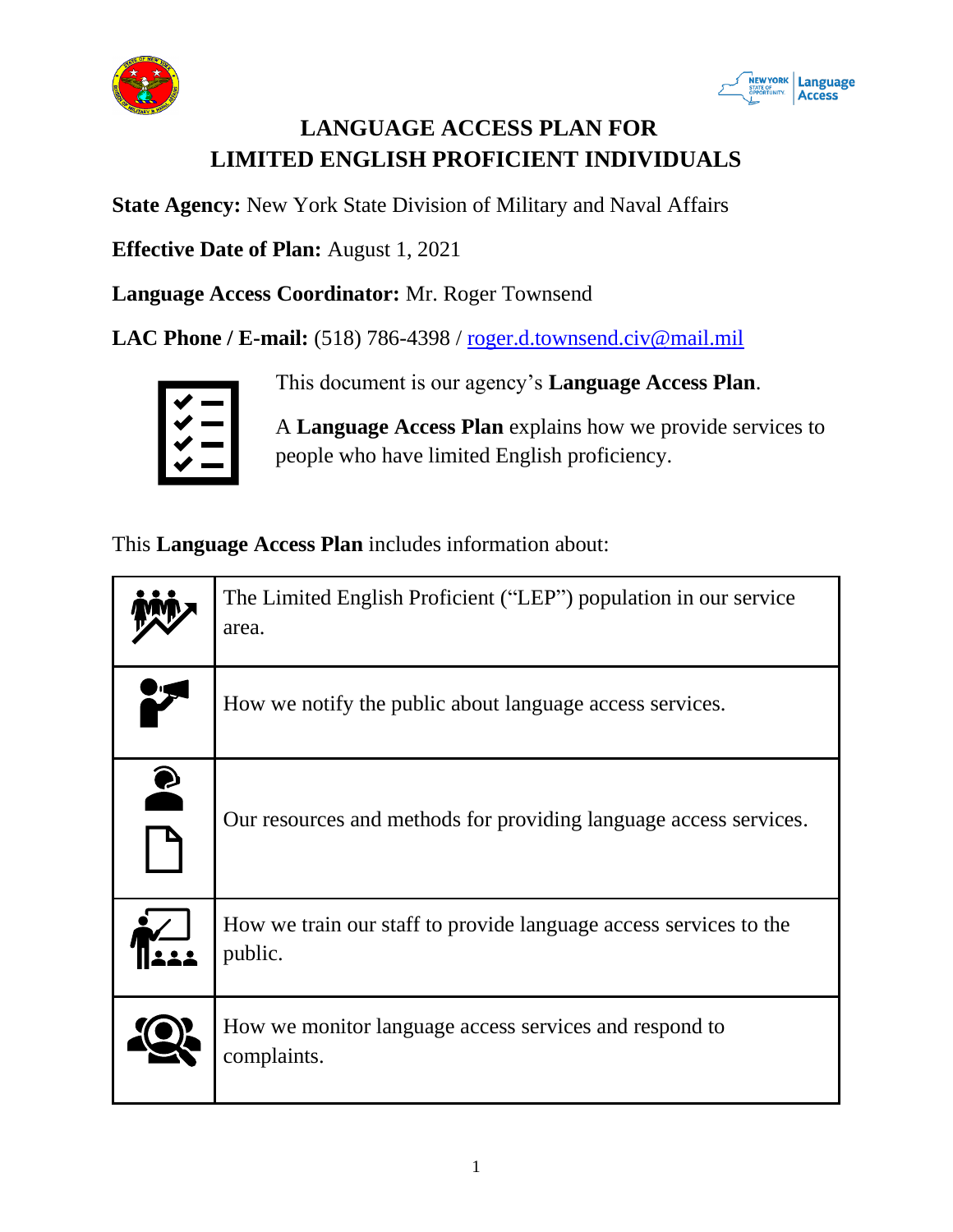



# **Table of Contents**

| PART 2 – The Limited English Proficient Population in Our Service Area4      |  |
|------------------------------------------------------------------------------|--|
| PART 3 – Public Outreach About the Availability of Language Access Services4 |  |
|                                                                              |  |
|                                                                              |  |
|                                                                              |  |
|                                                                              |  |
|                                                                              |  |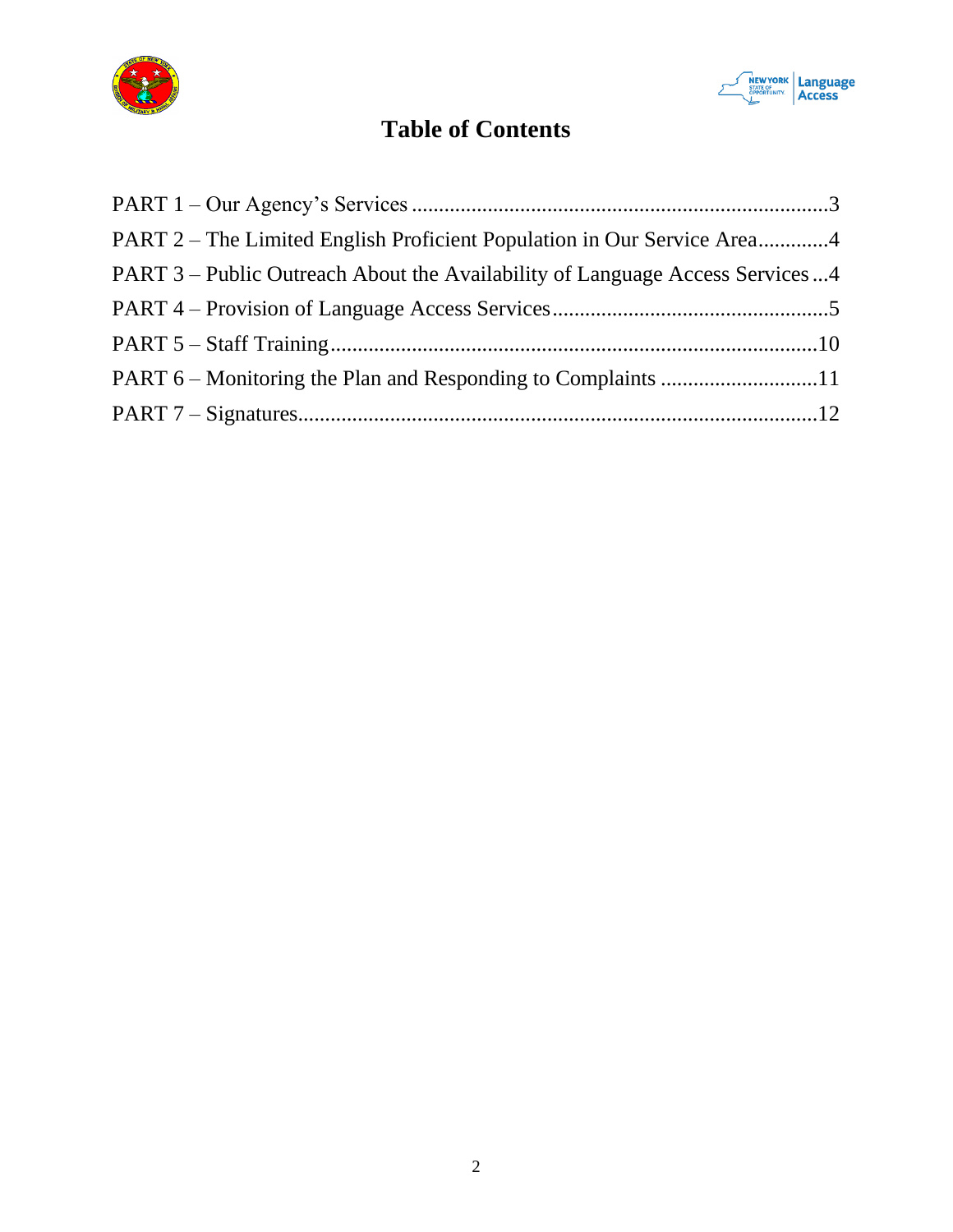



<span id="page-2-0"></span>

**We prepared this Language Access Plan ("Plan") to comply with Executive Order No. 26, as amended by Executive Order No. 26.1, which established New York's Statewide Language Access Policy. <sup>1</sup> This Plan explains how we make sure that Limited English Proficient ("LEP") individuals have meaningful access to agency services, programs, and activities.**

**In this Plan, LEP individuals are understood as people who do not speak English as their primary language and who have a limited ability to read, speak, write, or understand English.** 

#### **Our agency's services to the public include:**

The New York State Division of Military and Naval Affairs (DMNA) has limited interactions with members of the public. Further, due to English language instruction and proficiency requirements in the armed services, there is limited contact with Limited English Proficient individuals within the agency's service population.

DMNA provides services to the members of the New York Army and New York Air National Guard, as well as their family members; along with members of the two State military forces, the New York Guard and the New York Naval Militia. Ninety-five per cent (95%) of Naval Militia members must, by State law, concurrently serve in one of three Federal Reserve forces: the US Naval Reserve, US Marine Corps Reserve or the US Coast Guard Reserve. All members of the military are required to have basic understanding of English and to pass an Armed Services Vocational Aptitude Battery test written in English under the provisions of Army Regulation 601-270, Air Force Recruiting Service Instruction 36-2001, Chief of Naval Operations Instructions 1100.4C CH-1, Marine Corps Order 1100.75F, and Coast Guard Instruction M 1 100.2E. Recruits who are allowed to enlist with minimal English skills must pass English language training at Lackland Air Force Base prior to moving into advanced training required for their Army Military Occupational Specialty or Air Force Specialty Code jobs. When communicating with members of the Army and Air National Guard, the Division of Military and Naval Affairs does so in English, mirroring federal policy. Forms specific to the New York Army National Guard and New York Air National Guard, as well as the Division of Military and Naval Affairs, are provided in English for this reason.

<sup>1</sup> For additional information about our agency's obligations to provide language access services, please visit: https://www.ny.gov/language-access-policy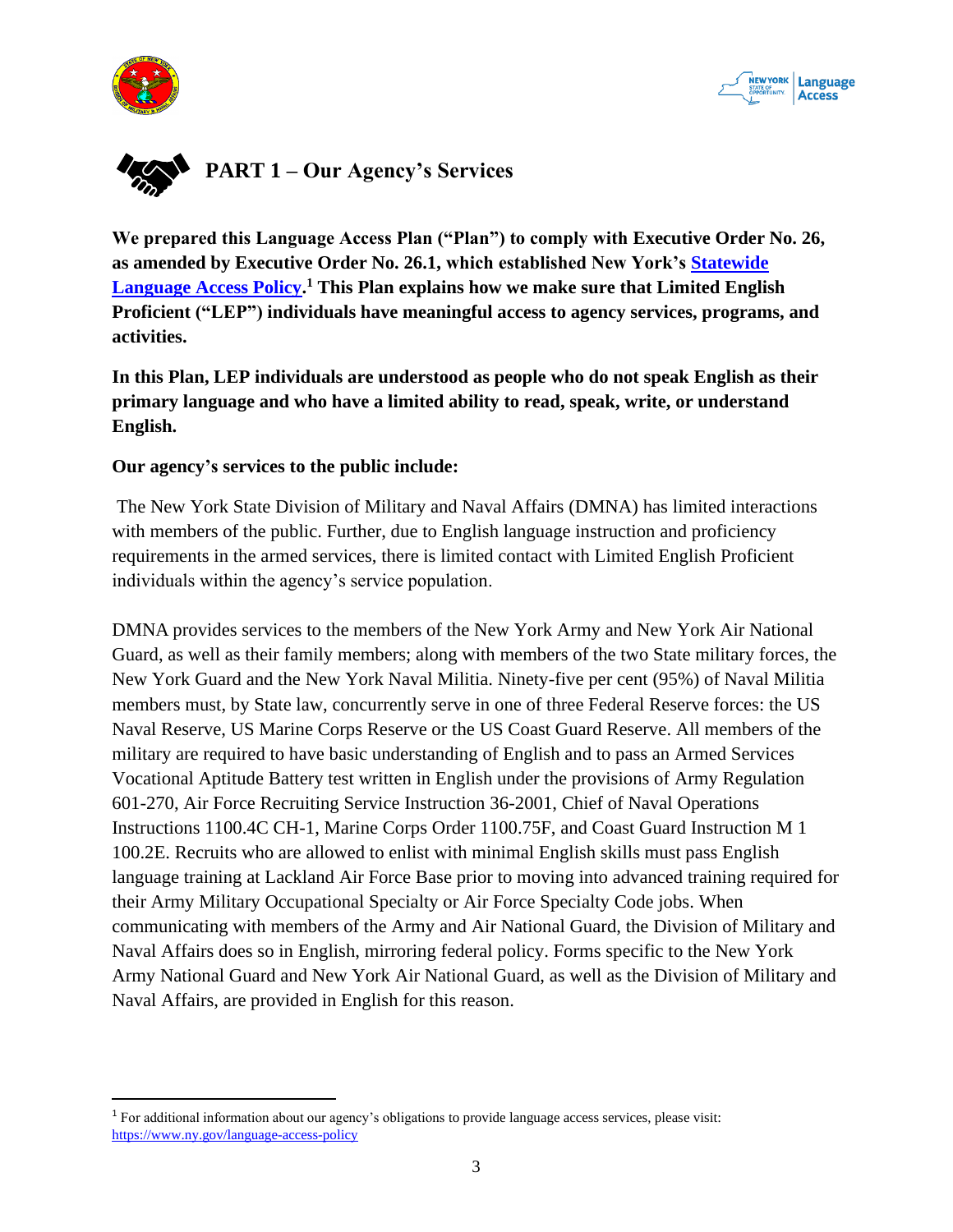



<span id="page-3-0"></span>

**Our agency uses U.S. Census data (including data from the American Community Survey) to determine the top ten languages most commonly spoken by LEP individuals in New York State.** 

**The estimated total number of LEP individuals in our service area is:** Approximately 2.5 million LEP individuals in New York State.

**The top ten languages spoken by LEP individuals in New York State are:**

| #                       | Language              | <b>Estimated Number of</b> |
|-------------------------|-----------------------|----------------------------|
|                         |                       | <b>LEP Speakers</b>        |
| $\mathbf{1}$            | Spanish               | 1,201,322                  |
| $\overline{2}$          | Chinese               | 379,745                    |
| 3                       | Russian               | 119,380                    |
| $\overline{\mathbf{4}}$ | Yiddish               | 64,070                     |
| 5                       | Bengali               | 64,020                     |
| 6                       | Korean                | 55,506                     |
| 7                       | <b>Haitian Creole</b> | 54,746                     |
| 8                       | Italian               | 46,431                     |
| 9                       | Arabic                | 40,781                     |
| <b>10</b>               | Polish                | 34,840                     |

Our agency will reassess the public's language needs at least every two years after the effective date of this Plan.

#### **Our agency tracks encounters with LEP individuals in the following ways:**

Negligible, since all of our contact is with other government agencies, members of the New York Army and New York Air National Guard, as well as their family members, along with members of the two State military forces, the New York Guard and the New York Naval Militia.



## <span id="page-3-1"></span>**PART 3 – Public Outreach About the Availability of Language Access Services**

**Our agency informs LEP individuals about their right to free language assistance services in the following ways, using at least the top ten languages shown in Part 2 of this Plan:**

 $\boxtimes$  LEP individuals are directly informed by our staff

**In which ways?** Verbally, if someone calls on the telephone.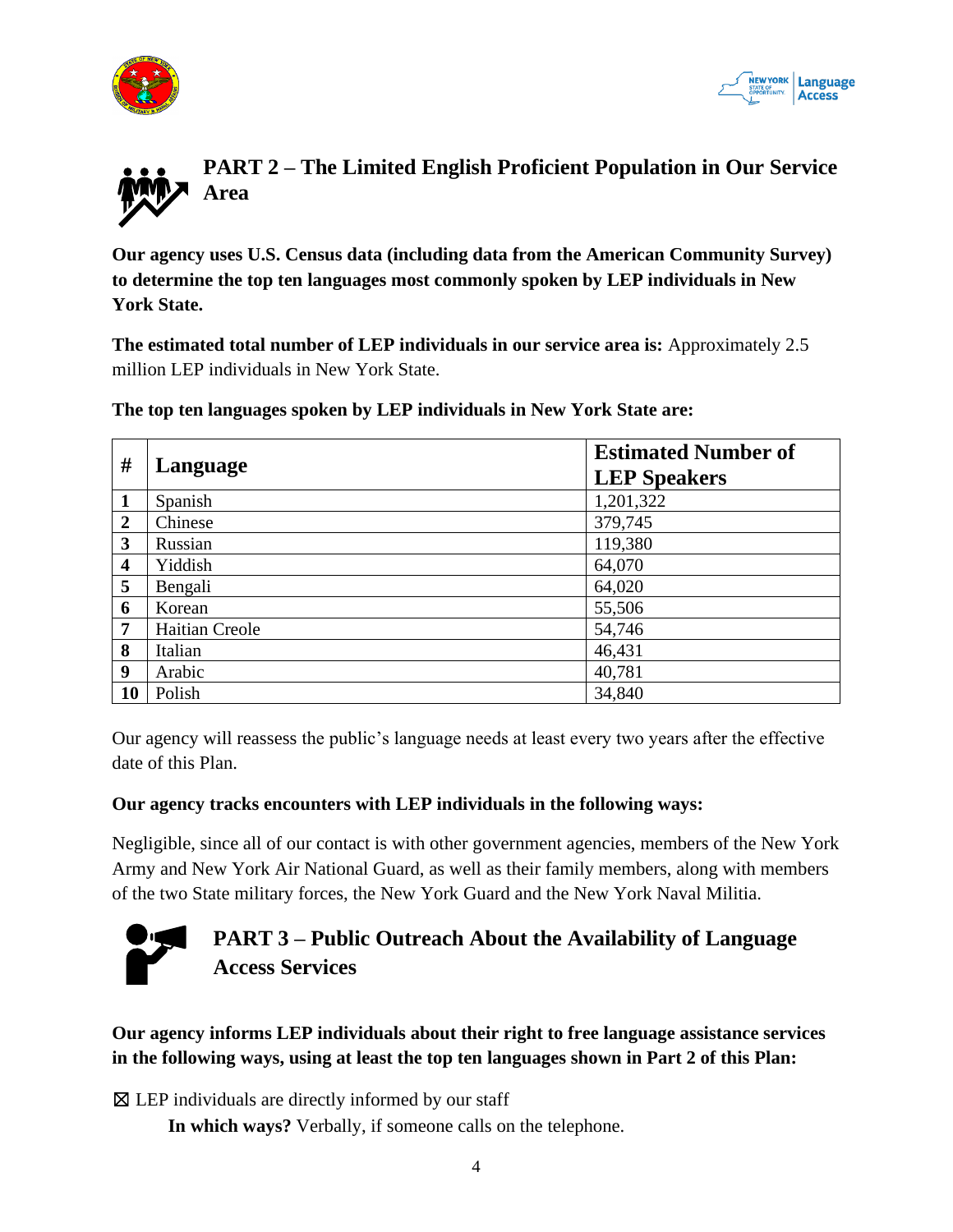



 $\boxtimes$  Signs posted about language assistance services

 $\boxtimes$  In areas operated by the agency and open to the public

 $\Box$  Other (describe)

 $\boxtimes$  Information is published on our agency's website in at least the top ten languages spoken by LEP individuals in New York State

- $\Box$  Outreach and presentations at schools, faith-based groups, and other community organizations **What are the LEP populations targeted?**
- $\Box$  Local, non-English language media directed at LEP individuals in their languages **What are the LEP populations targeted?**

 $\Box$  Social media posts directed at LEP individuals in their languages

**What are the LEP populations targeted?**

 $\Box$  Telephonic voice menu providing information in non-English languages **In which languages?** 

 $\Box$  Other (describe)



### <span id="page-4-0"></span>**PART 4 – Provision of Language Access Services**

#### **A. Determining the Need for Services**

**During** *in person* **encounters, our agency uses the following tools to determine whether an individual is LEP, and what their primary language is:**

 $\Box$  "I Speak" posters or visual aids that provide information about free interpreting services in multiple languages

 $\Box$  Reception staff make those determinations based on training and experience

 $\Box$  Bilingual staff members, where available, assist in identifying LEP individual's language

☒ Other (describe) Work conducted by DMNA does not typically lend itself to in-person contacts. Contact that may occur with the public is conducted either by telephone or through written correspondence.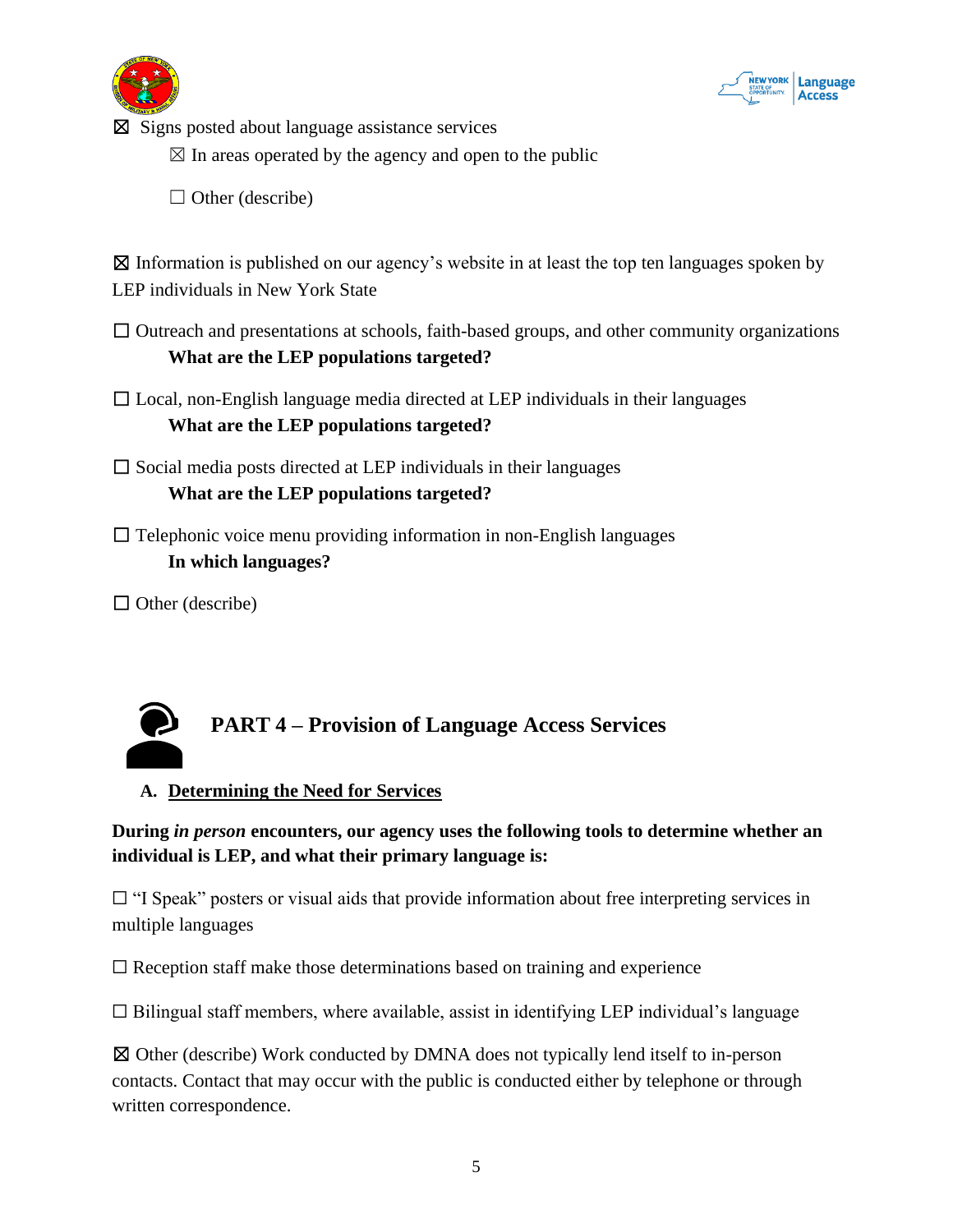



#### **On** *telephone calls***, our agency uses the following tools to find out if an individual is LEP, and what their primary language is:**

☒ Reception staff make those determinations based on training and experience

☐ Bilingual staff members, where available, assist in identifying an LEP individual's language

☒ Telephonic interpreting service

 $\Box$  Other (describe)

**Our agency's protocols for assessing whether an individual needs** *oral interpreting* **services in different service situations is as follows:**

☐ **During office in-person encounters:**

☒ **At initial contact in the field:** Staff assesses difficulty communicating in English by first contact. Use of the "I Speak" cards will determine language needed.

☒ **When speaking on the telephone:** Staff assesses difficulty communicating in English by first contact and will use telephonic interpreting services to determine language needed.

#### ☐ **For pre-planned appointments with LEP individuals:**

#### ☐ **Other (describe):**

#### **Our agency records and maintains documentation of each LEP individual's language assistance needs as follows:**

DMNA relies on documentation received from the telephonic interpreting service regarding requests for individual services (number of requests and language requested). Programs within the agency that have "case files" make notations regarding a person's specific language need.

#### **B. Oral Interpreting Services**

#### **Our agency has made the following resources available for oral interpreting requests:**

 $\Box$  Bilingual staff members who work directly with LEP individuals **Number of staff and languages spoken:**

- $\Box$  Bilingual staff members who provide oral interpreting services on a volunteer basis **Number of staff and languages spoken:**
- ☒ Telephonic interpreting service

**Number of staff and languages spoken:** Any vendor under the NYS Office of General Services (OGS) Statewide Administrative Services Contract.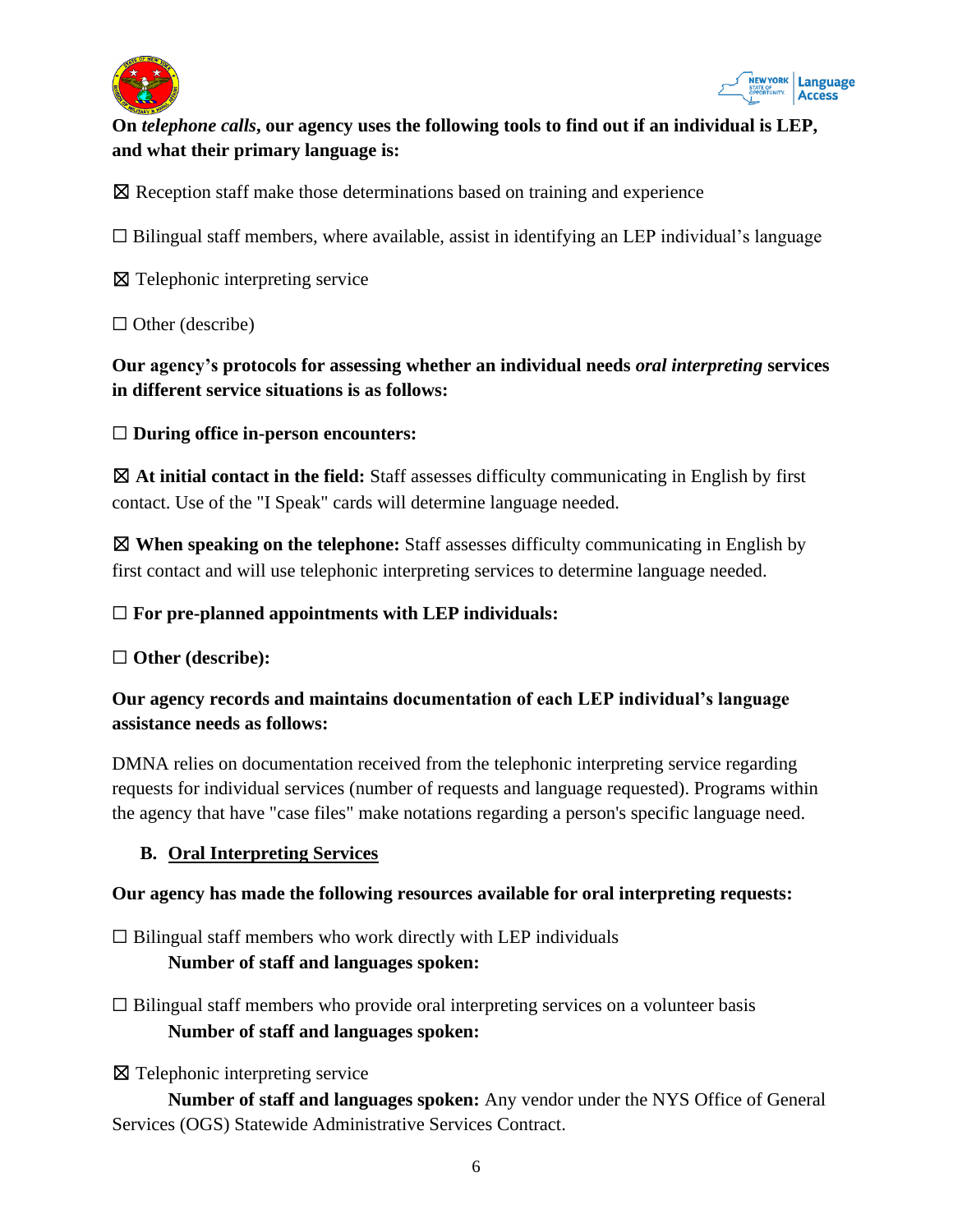



 $\Box$  Contracts or other arrangements with school and community organizations **Number of staff and languages spoken:** Click here to enter text.

□ Other (Describe)

#### **Our agency protocols for informing LEP individuals that free interpreting services will be provided and that they do not need to provide their own interpreters is as follows:**

☐ **During office in-person encounters:**

☒ **At initial contact in the field:** Staff uses "I Speak" cards to inform the LEP individual about free interpreting services.

☒ **When speaking on the telephone:** At point-of-contact with agency staff, staff informs the LEP individual of our free language services through the contracted interpreter.

☐ **For pre-planned appointments with LEP individuals:**

☐ **Other (describe):**

#### **Our agency's protocols for obtaining interpreting services in a timely manner is as follows:**

Once determined that services are needed, telephone contact is made with the service provider and the individual requiring services is connected in a timely manner.

#### **If an LEP individual insists on using a family member, friend, or other person as an interpreter, our protocols for deciding whether to accept or decline such an arrangement is as follows:**

LEP individuals that come into contact with our agency will be informed of the availability of free interpreting services. Generally, an LEP individual may not use a family member, friend, or a minor as an interpreter. However, **during emergencies** an LEP individual will be permitted to use a minor, a family member or friend as an interpreter. Upon request, an LEP individual may also be permitted to use a minor, a family member or friend as an interpreter for routine matters, such as asking the location of the office, hours of operation or rescheduling an appointment. Where the interaction with the LEP individual occurs at the agency's office, and an individual is permitted to use an interpreter of his or her choosing, he or she must fill out a written consent/waiver form. Where an LEP individual is engaged in official business with the agency, the agency will provide an independent interpreter at all times. An LEP individual will not be permitted to use an independent interpreter of his or her choosing when filling out applications or when involved in other legal matters.

#### **Our agency provides information to all staff members who have contact with the public about how to obtain oral interpreting services. Our protocol in this regard is as follows:**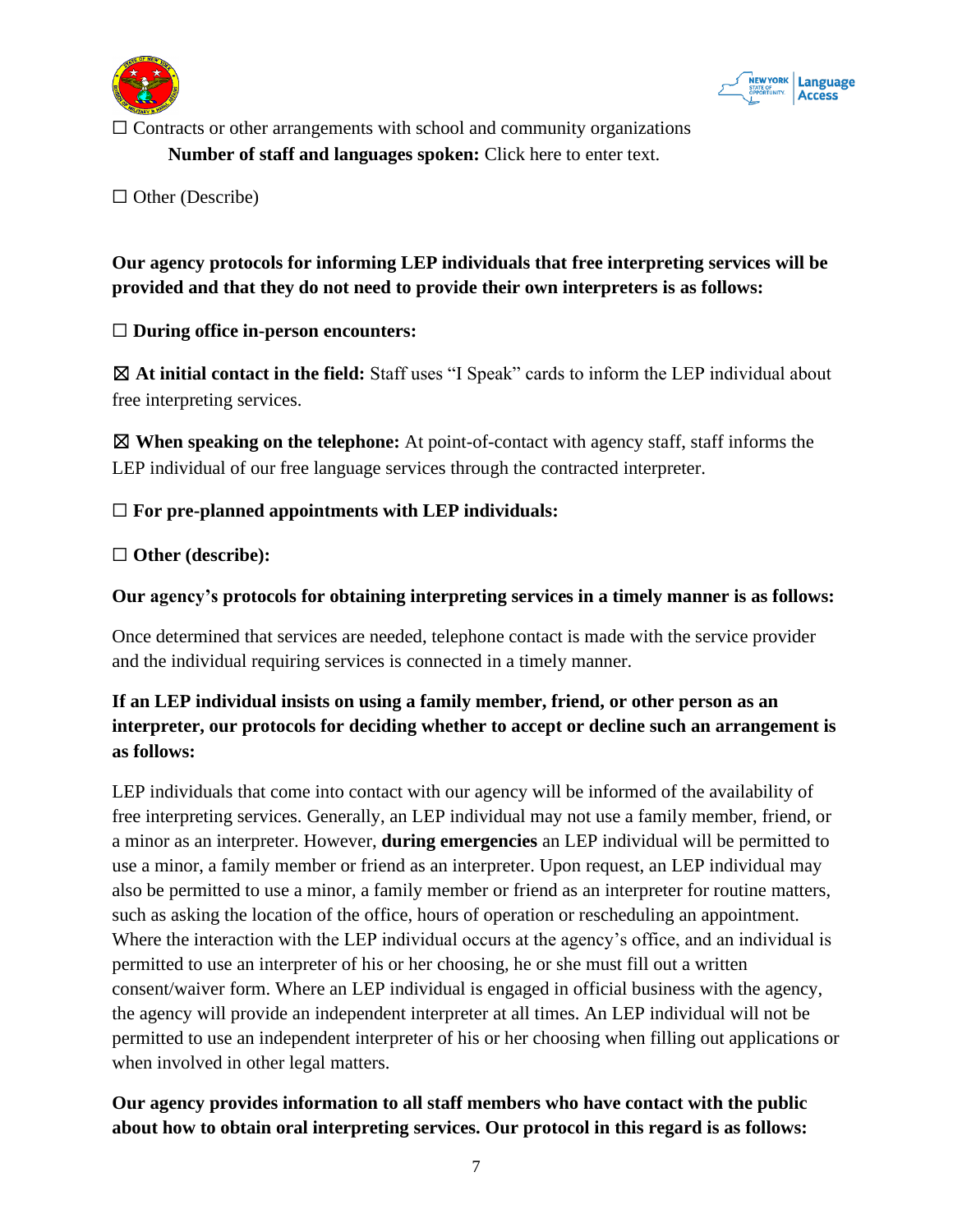



Once determined that services are needed, telephone contact is made with the service provider and the individual requiring services is connected in a timely manner.

#### **The agency's Language Access Coordinator ("LAC") maintains a list of oral interpreting resources that are available to staff. This resource list includes:**

- ☒ Names and contact information for all resources
- $\Box$  Names and locations of staff members who are available to act as interpreters or provide services directly in an LEP individual's primary language
- $\boxtimes$  Languages in which each interpreter or service is qualified
- ⊠ Procedures for accessing each interpreter or service

#### **Our agency records and maintains documentation of oral interpreting services provided to LEP individuals at each encounter. Our protocol in this regard is as follows:**

DMNA works with various armories and staff members to determine how oral interpreting services are documented if encountered. Record on the use of our telephonic interpreting services is held by the selected vendor.

#### **Cultural Competence and Confidentiality**

#### **Our agency makes sure interpreters are culturally competent<sup>2</sup> in the following ways:**

Where DMNA utilizes independent interpreting services, that vendor will implement quality assurance standards to guarantee that its interpreters are trained and are linguistically and culturally competent.

#### **Our agency makes sure interpreters follow state and federal confidentiality protocols in the following ways:**

The training provided to staff addresses the importance of confidentiality. Furthermore, independent interpreters will enforce standards of confidentiality in accordance with NYS Law.

#### **C. Translations of Documents**

**At least every two years after the effective date of this Plan, our agency determines and reassesses vital documents (including website content) that must be translated. This process is accomplished in the following ways:**

<sup>2</sup> Cultural Competence is defined as *a set of congruent behaviors, attitudes, and policies that come together in a system or agency or among professionals that enables effective interactions in a cross-cultural framework.* U.S. Department of Health and Human Services, Office of Minority Health. 2000. Assuring Cultural Competence in Health Care: Recommendations for National Standards and an Outcomes-Focused Research Agenda. Extracted from: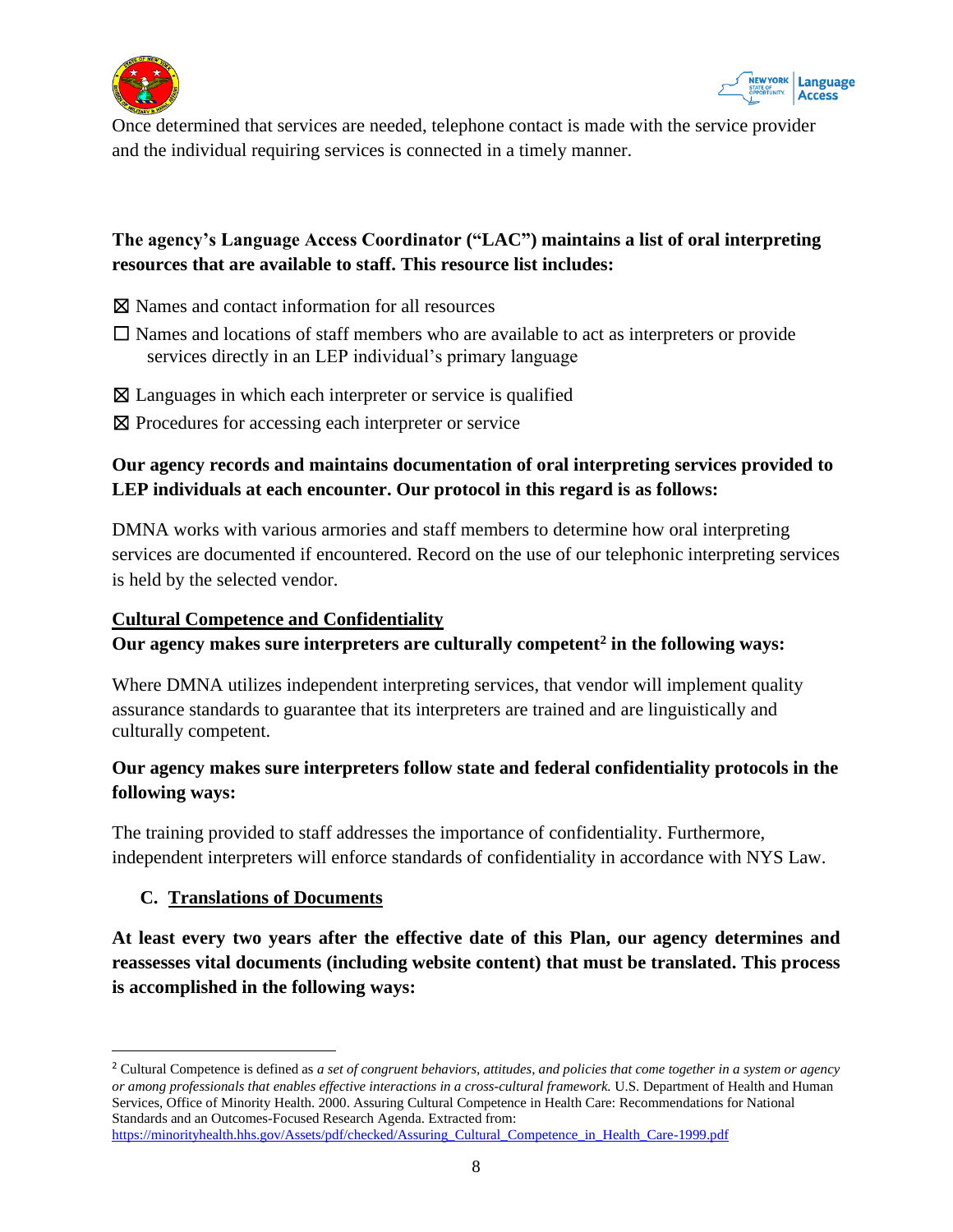



The LAC works with program directors to ascertain if any documents need to be translated. If so, they are prepared for translation utilizing approved vendor. This occurs at least every two years, but may occur more often as necessary.

#### **Our agency's process for making sure documents are written in plain language<sup>3</sup> before they are translated into other languages is as follows:**

All new documents are reviewed. Those requiring translation will be reviewed to ensure they are written in plain language.

#### **Our agency has the following resources available for translation of documents:**

☒ Contracts with vendors for translation services

**Names of vendors/languages:** Any vendor under the NYS OGS Statewide Administrative Services Contract.

 $\Box$  Contracts or other arrangements with schools and community organizations **Names of schools/organizations and languages:**

 $\Box$  Translation of documents by bilingual staff members

 $\Box$  Other (describe)

#### **The agency's Language Access Coordinator ("LAC") maintains a list of translation resources that are available to staff. This resource list includes:**

- ⊠ Names and contact information for all resources
- $\Box$  Names and locations of staff members who are available to provide translations of documents
- $\boxtimes$  Languages in which each translation service is qualified
- ⊠ Procedures for accessing each translation service

#### **Our agency translates documents that LEP individuals submit in their primary languages in a timely manner. Our protocol in this regard is as follows:**

The submitted documents are forwarded to an OGS approved statewide translation contractor within one week of receipt and return is requested for as soon as possible.

**The following non-exhaustive list of documents are currently translated by our agency in the languages indicated:**

<sup>&</sup>lt;sup>3</sup> The Plain Writing Act of 2010 defines plain language as writing that is clear, concise, well-organized, and follows other best practices appropriate to the subject or field and intended audience. Extracted from: https://www.govinfo.gov/app/details/PLAW-111publ274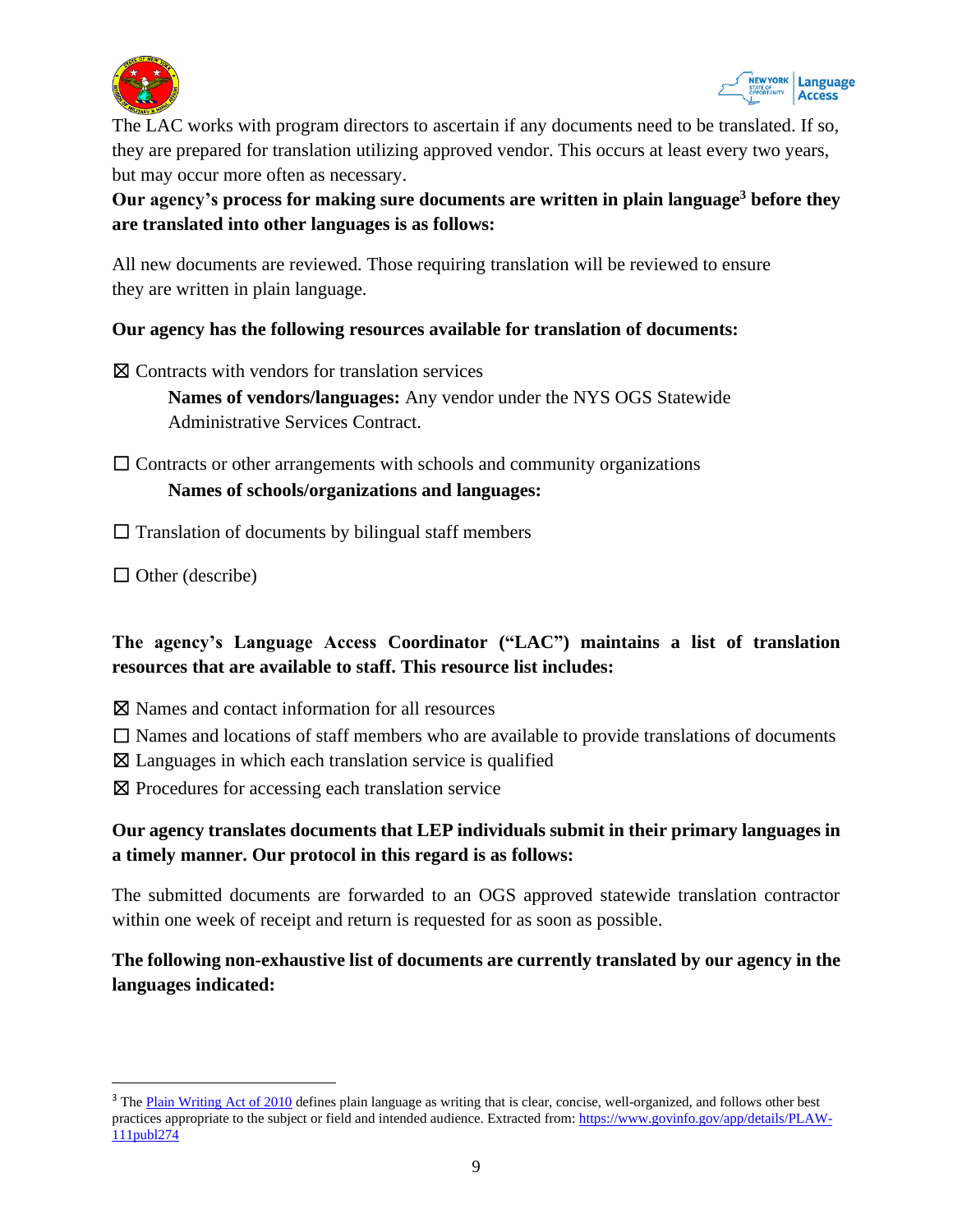



Some federally funded and printed information on family support and family services is available in Spanish. The New York National Guard Family Programs office provides this information to families of Service Members who desire this information in Spanish. Since the agency provides no services to the general public and provides information and services to the members of the New York Army and Air National Guard, as well as their family members, along with the two State military forces, the New York Guard and the New York Naval Militia, no documents are identified as vital to the provision of services directly to the public. However, anyone with limited English proficiency will be provided assistance through interpreting services.

If any documents are determined to be vital during the course of this plan will be timely translated.

#### **The process for ensuring that translations are accurate and incorporate commonly used words is as follows:**

DMNA, through its vendor (where applicable), will ensure that proofing/editing for correctness and cultural sensitivity are a component of the translation services provided by any vendor under contract as part of the publication process. DMNA will also ensure that plain language is used in materials produced before translation to ensure information is accessible to a range of literacy levels.

<span id="page-9-0"></span>

**The person in the agency who is responsible for training staff in language access services is:** Roger Townsend, Language Access Coordinator

#### **The staff training includes the following components:**

- ☒ The agency's legal obligations to provide language access services
- ☒ The agency's resources for providing language access services
- $\boxtimes$  How to access and work with interpreters
- ☒ Cultural competence and cultural sensitivity
- ☒ How to obtain translation services
- ☒ Maintaining records of language access services provided to LEP individuals

#### **The methods and frequency of training are as follows:**

Mandatory language access training from the Governor's Office of Employee Relations is provided to staff annually, but more often if necessary. Training includes email distribution of documents pertaining to language access matters; publication in agency's information bulletin; and posting of policy, resources and materials on the agency's internal website. Staff in charge of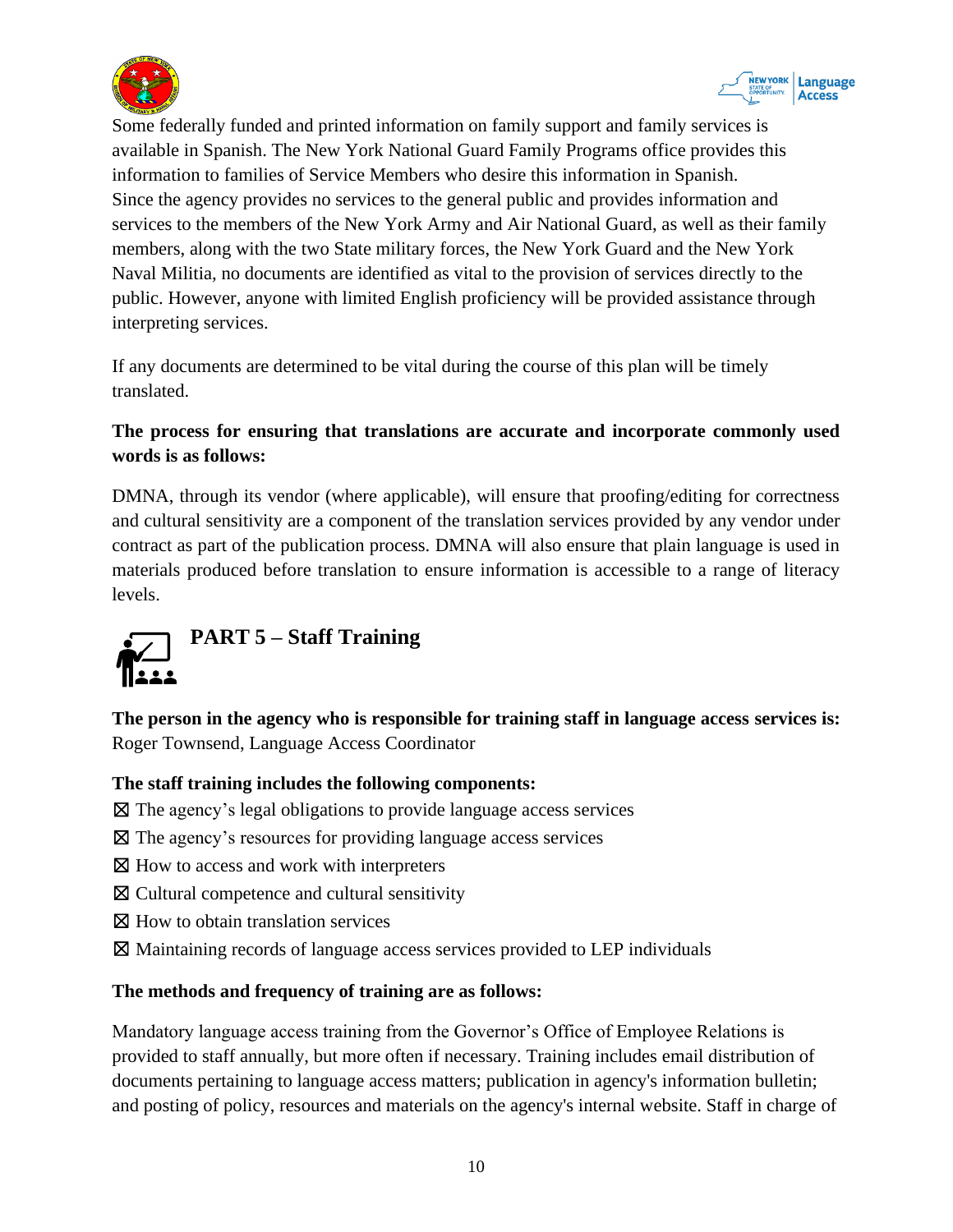



each facility is updated at least annually on appropriate contact information pertaining to this Plan.

# <span id="page-10-0"></span>**PART 6 – Monitoring the Plan and Responding to Complaints**

**A. Monitoring**

**Our agency's Language Access Coordinator ("LAC") will monitor implementation of the Plan to make sure we are in compliance. Our protocols in this regard are as follows:**

The LAC will review DMNA's Plan for any necessary updates to procedure, staff trainings and vital documents list. The LAC will also conduct spot checks of the posted signs and review complaints filed by LEP individuals regarding language access issues.

#### **B. Complaints**

**We provide information to the public in at least the top ten most commonly spoken non-English languages in the state, advising members of the public of their right to file a complaint if they feel that they have not been provided adequate language access services or have been denied access to services because of their limited English proficiency. We do not retaliate or take other adverse action because an individual has filed a language access complaint.** 

#### **We display information on the right to file a complaint, and the procedures for filing a complaint, in the following manner:**

DMNA informs individuals of the availability of a complaint form regarding Language Access services through postings on our public areas and our website. The complaint forms are also available for download or online submission through our website. The information provided and standard complaint forms are made available in all the languages identified in Part 2 of this Plan.

#### **We handle complaints made to the agency regarding the provision of language assistance services in the following manner:**

If a complaint is received regarding language assistance services, it will be coordinated by the LAC who will work with DMNA's counsel on required action.

<span id="page-10-1"></span>All complaints must be timely forwarded to the Statewide Language Access Coordinator.